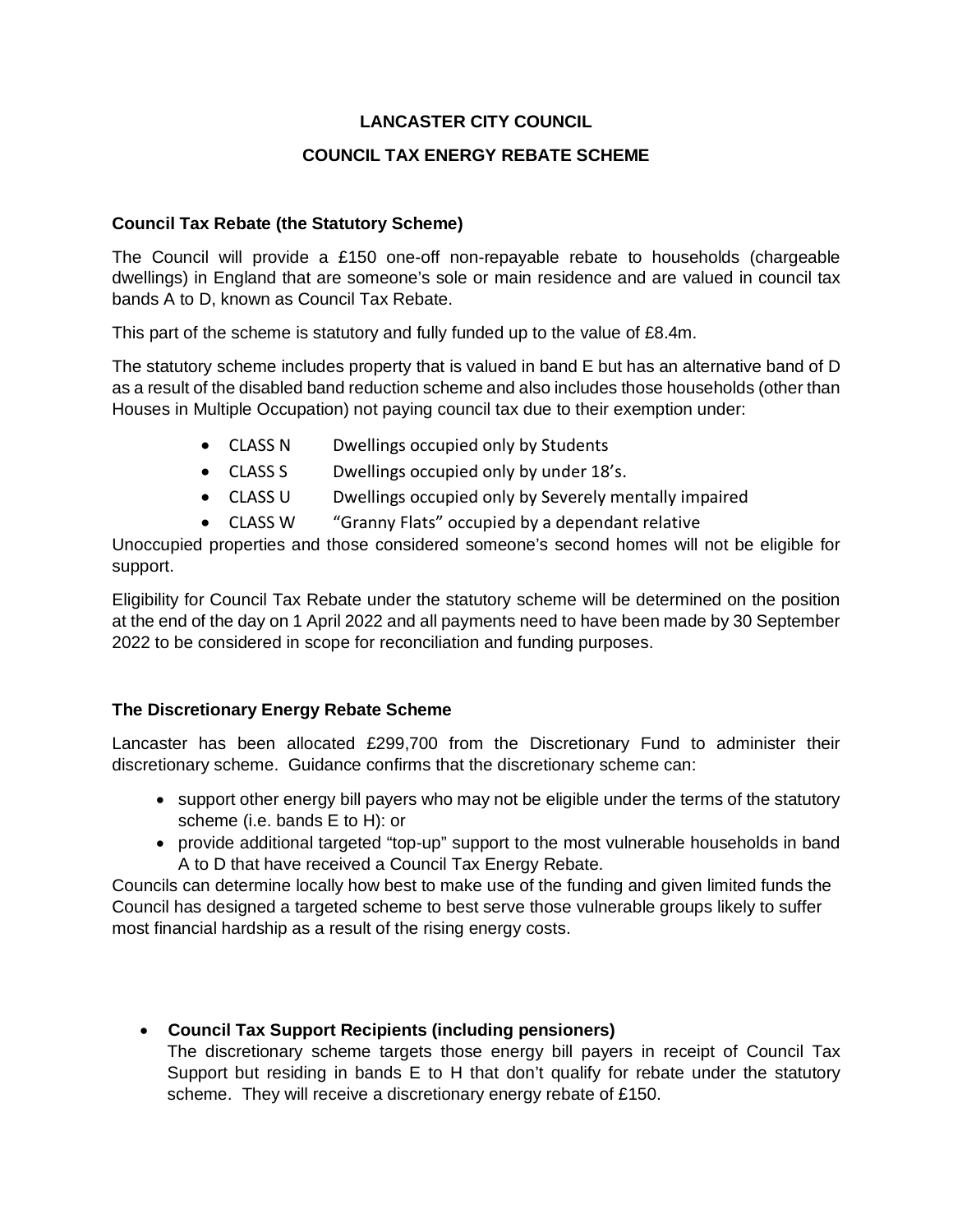At the same time, the scheme provides a top-up of  $£30$  (in addition to the statutory  $£150$ they receive) to households in receipt of full Council Tax Support and residing in bands A to D.

Families residing in property band A to D, with children under 5, who qualify for some but not full Council Tax Support will also receive a top up of £30 in addition to the £150 Council Tax Rebate they receive.

Pensioners 80 or over on 1 April 2022 residing in property band A to D, who qualify for some but not full Council Tax Support will receive a top up of £30 in addition to the £150 Council Tax Rebate they receive.

### • **Disabled Residents**

Those properties occupied by a resident (or residents) considered to be "severely mentally impaired" in band A to D will receive a "top up" of £30 in addition to the £150 Council Tax Rebate. For those similar households in band E to H a discretionary energy rebate of £150 will be paid.

Those households in receipt of Disabled Persons Allowance with specific disabled facilities to accommodate a disabled resident will receive similar benefit: a top up of £30 will be paid to those disabled households in band A to E (higher band due to the band reduction). For those qualifying households in band F to H (approx. 50 households) will receive a discretionary energy rebate of £150.

There will be duplication in some of the defined groups listed above with households qualifying in a number of groups. A discretionary energy rebate payment will therefore be restricted to one payment per household.

Residential homes and similar establishments will not be eligible for this discretionary rebate.

Eligibility for Discretionary Energy Rebate under the discretionary scheme will be determined on the position at the end of the day on 1 April 2022 and all payments need to have been made by 30 November 2022 to be considered in scope for reconciliation and funding purposes. There are no plans for the Government to provide any additional funding at this stage, and any remaining funds at that time must be repaid to them.

Consideration may be given to applications from people in HMO accommodation who can prove they are liable for the heating bills. Also, additional rebate up to a maximum £150 per household may be provided to those households experiencing exceptional circumstances in relation to rising energy costs. In these examples, consideration will be subject to available funds.

#### **Administration Arrangements**

Customer Services will administer the scheme and the Community Hub Support Officer will take the project lead with Resident Support Officers processing the scheme.

Payments under either scheme are restricted to one payment per household.